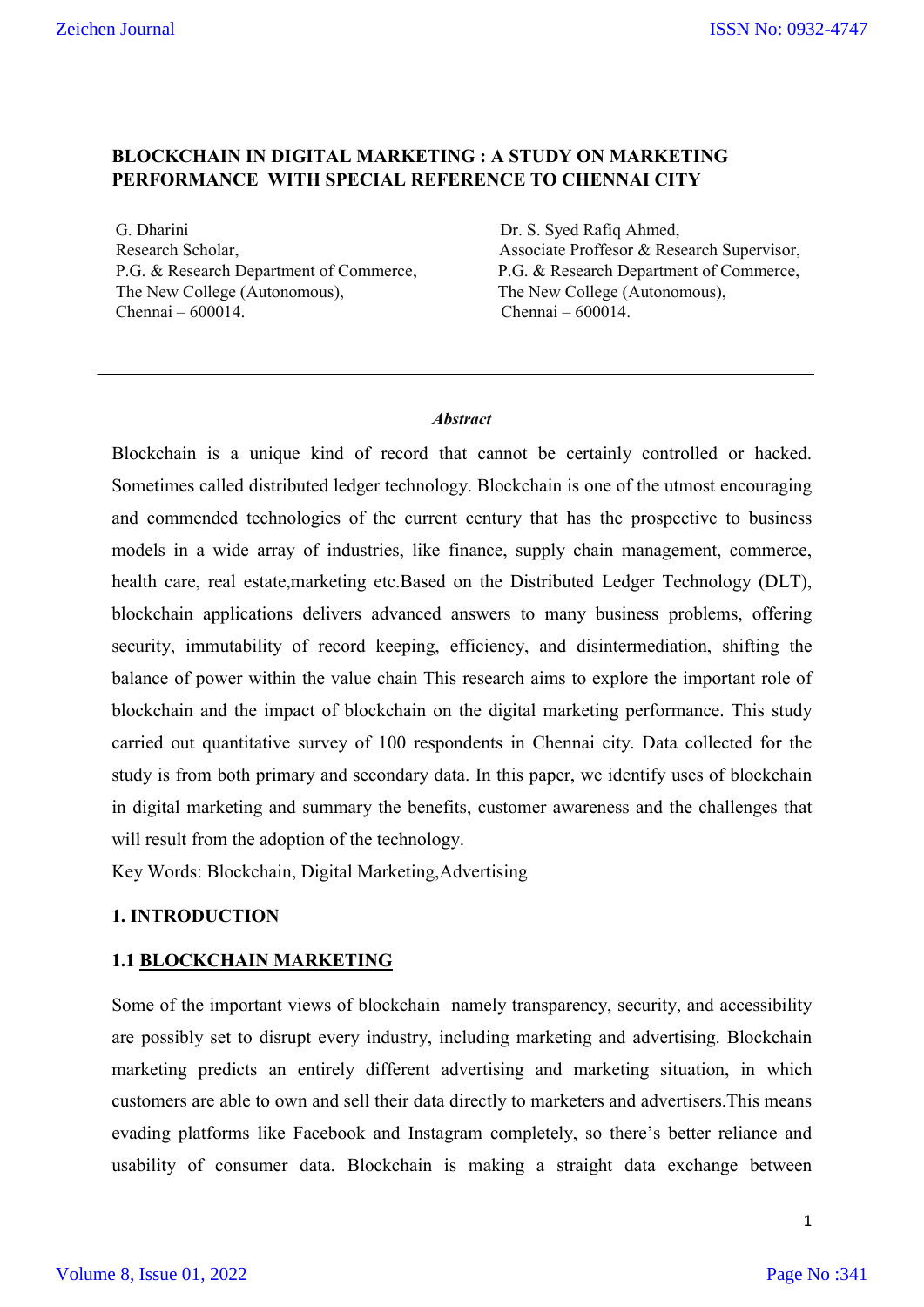consumers and brands like never before. Built from the ground up to highlight the connection between brands and consumers. Blockchain marketing exceeds the middle-man.This is vital because platforms like Facebook normally collect data by pursuing user activity, but the resulting information is low quality. There's also adverse consumer reliance with this form of surveillance.

### **1.2 BLOCKCHAIN REVOLUTION IN MARKETING**

Marketers expect blockchain to bring intense modifications to digital marketing in particular. Blockchain aids a different kind of digital advertising platform through which consumers can 'own' their own data, rather than submit it to a publisher like Facebook or Instagram. This means consumers can be directly reimbursed for their marketing data, and marketers can more precisely influence this data to push targeted advertising at an specific level. Marketing is focused by data these days, and blockchain sorts data accurate, reliable, and transparent. More definitely, these are specific ways blockchain impacting marketing.

### **More Democratic Marketing**

Blockchain provides certain power back to consumers that was earlier in the hands of social media platforms and other companies that gather consumer data. Individuals can decide in to outlook ads in interchange for digital currency or token, he explained. That means consumers will be directly rewarded for viewing ads, and apparently for giving up their data as well.

### **More Reliable Marketing**

Blockchain can make transparency surrounding where products were obtained or manufactured. "For example," Martin explained, "if the product was really organic or if the agriculturalist in the supply chain was paid properly." It becomes much more straightforward to audit supply chains, and consumers can be added assured that product labels are accurate.

### **Cheaper Ads**

Without the middle man, the cost of digital advertising would be reduced for marketing groups. "Ad metrics will become more exact without reliant on a third party," Going through one or more third parties can make ad tracking challenging, but with blockchain information would be freely accessible by marketers. That means it will also be easier for marketing groups to measure the ROI of their ads.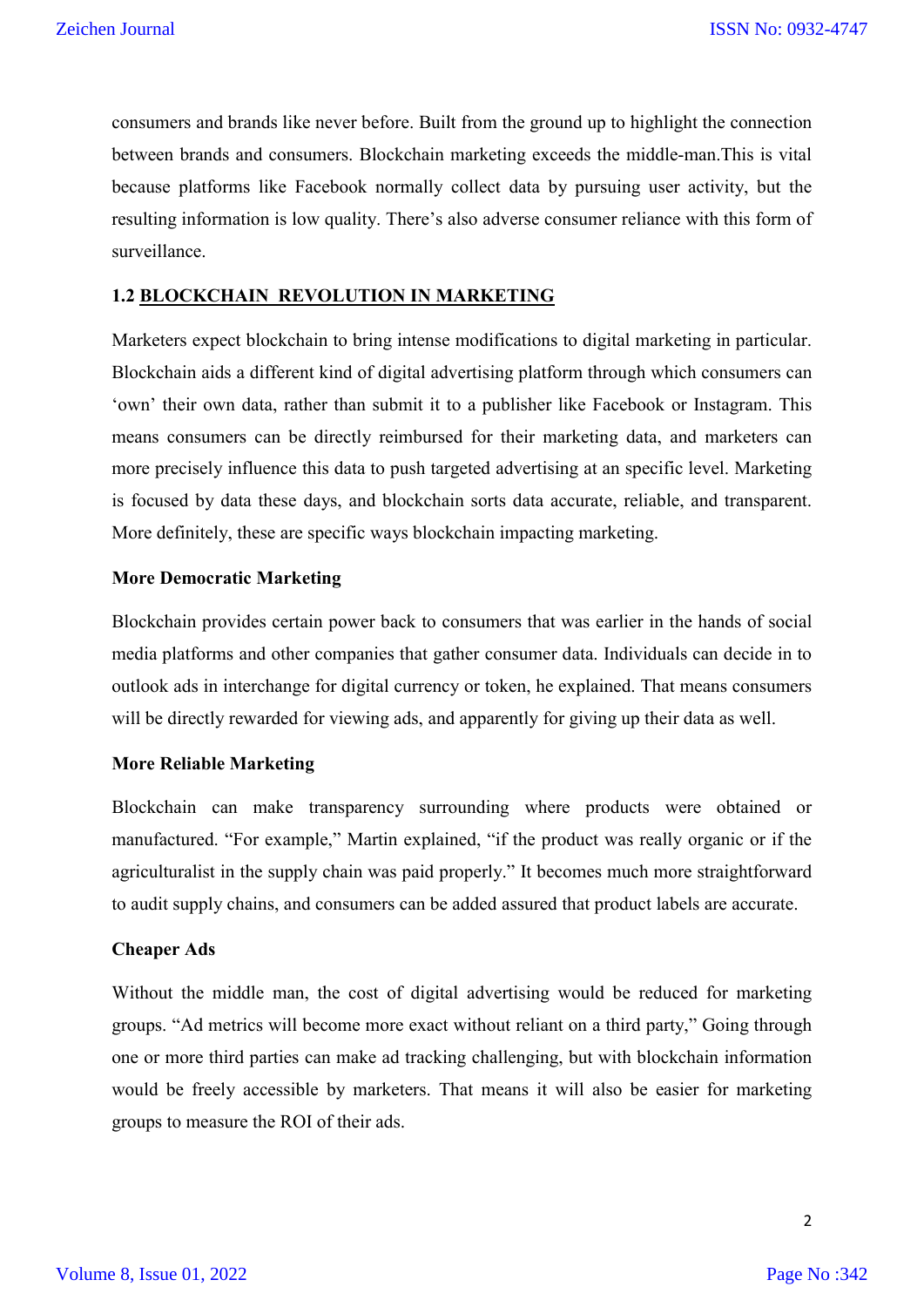### **1.3 BLOCKCHAIN BENEFITS**

### **Traceability and Transparency**

Traceability is guaranteed in Blockchain as all transactions are always registered, For instance, a company that uses Blockchain technology to develope and guarantee the traceability of its products permits to have a visual access to direct and certified information on the stages of production, distribution and advertising of its products.

### **Security**

It is with the practice of the cryptographic approach, the Blockchain pledges with great precision the security of the transactions. In addition, information ensures that transactions cannot be hacked. Identity theft when carrying out a transaction is hence theoretically no longer possible.

### **Timeliness**

Due to Blockchain's networked infrastructure, registration and access to information are almost rapid. As proof, the world of finance is currently using the Blockchain approach to enable intermediation between banks, clearing houses and central banks. They see the chance to increase the effectiveness of operations: speed of performance, reduction of costs.

### **2. NEED FOR THE STUDY**

The approach of blockchain in digital marketing as been acknowledged in various sectors in the current trend. It provides a clear considerate of what is required to improve the usage of blockchain which ultimately results in the current marketing performance. This paper studies about the market performance related to digital marketing and its awareness towards customer.

### **3. SCOPE OF THE STUDY**

This study enables to have clear insight about blockchain on digital marketing . This study is relevant to the present day approach and the needs of blockchain as it occupies an important position in many sectors. An attempt is made to find out the market performance of blockchain technology in digital marketing. This study will also help to understand the factors that influence the level of customer awareness in blockchain marketing.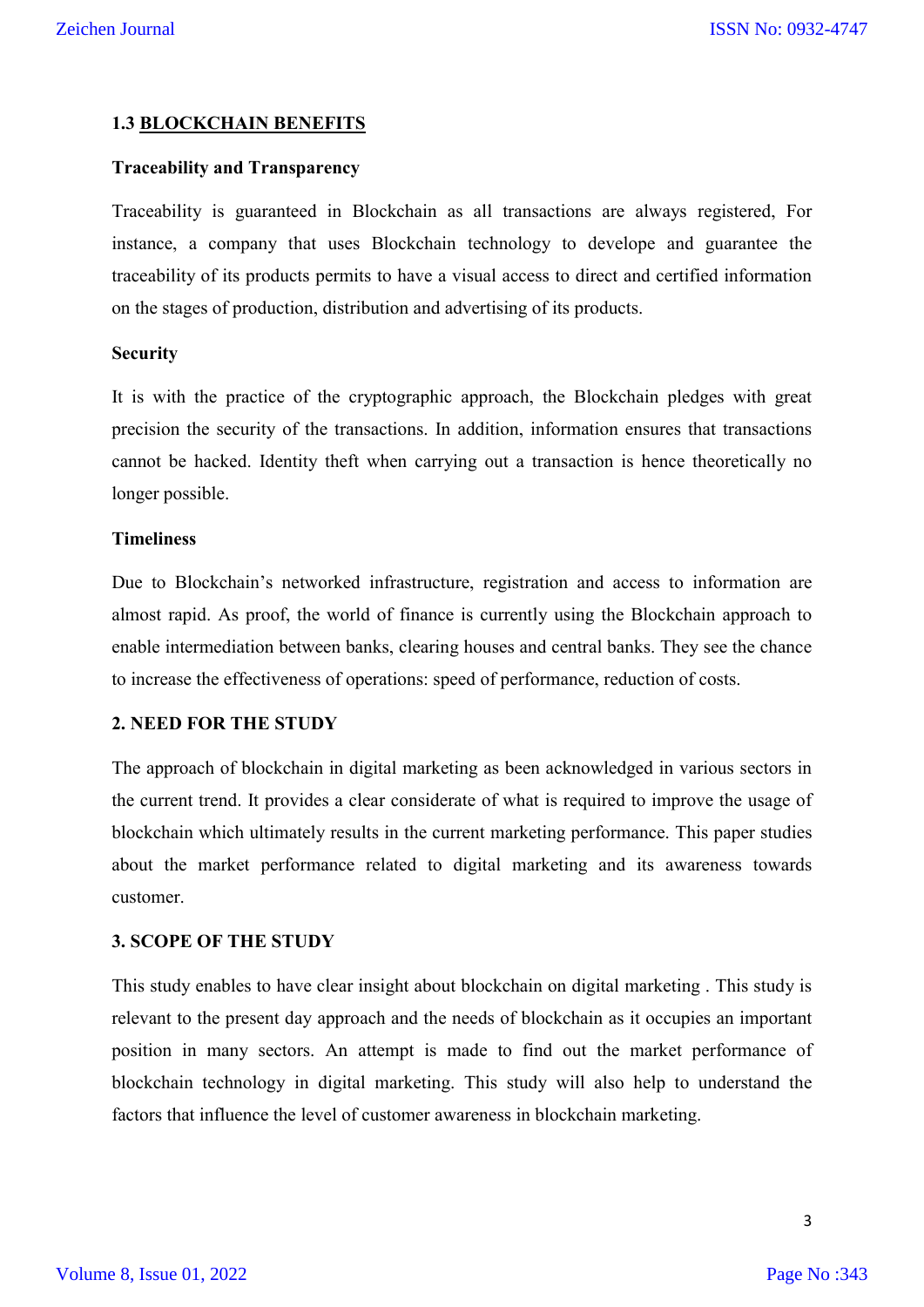### **4. LIMITATIONS OF THE STUDY**

The study is purely based on the questionnaire, which may be insufficient to measure the proper opinion of the respondents.

The study is determined to Customers only in Chennai city.

### **5. REVIEW OF RELATED LITERATURE**

**Arijit Chakrabarti (2017)**<sup>1</sup> Blockchain technology finds its usage across both financial and non-financial areas. Decreases transaction cost and increases consolidated solutions.It also communicates peer-to-peer in a trustless situation. Indisputable public ledger permits tracking ownership of real-world digital assets. Every transactions provide the transparent indication of any sources. The blockchain technology is still developing with a lot of possibility for different domains and industries and is set to transform the world.But it is not free from challenges; some of them have been emphasised too. Retail industry will start gaining the benefits of blockchain through enhanced transparency of products,more efficient supply chain controlling,better loyalty organization system, improved customer profiling.

**Pierro (2017)**<sup>2</sup> Blockchain innovation isn't controlled to cash however; since each exchange in the record is only a sequence esteem, exchanges can basically be followed. Many companies has been utilizing blockchain innovation to track titles as they modify proprietorship. Basically, the blockchain is a linked chain of information. Blockchain technology is not only at the basis of all crytocurrencies, but it has created a extensive application in the other traditional financial aspect. It also released the door to innovative applications such as smart contracts.

**Risius (2017)**<sup>3</sup> says that the blockchain technology is commonly considered potentially disruptive in some regards, there is a lack of understanding where and how blockchain technology is efficiently applicable and where it has mentionable practical effects. This issue

<sup>2</sup> Pierro, M. D. (2017). What is the blockchain? Computing in Science & Engineering, 19 (5), 92-95

 $3$ Risius, M.,(2017) A blockchain research framework. Business & Information Systems Engineering, 59(6), 385-409

<sup>&</sup>lt;sup>1</sup> Arjit Chakrabarti (2017), International Research Journal of Engineering and Technology (IRJET) ,Volume: 04 Issue: 07.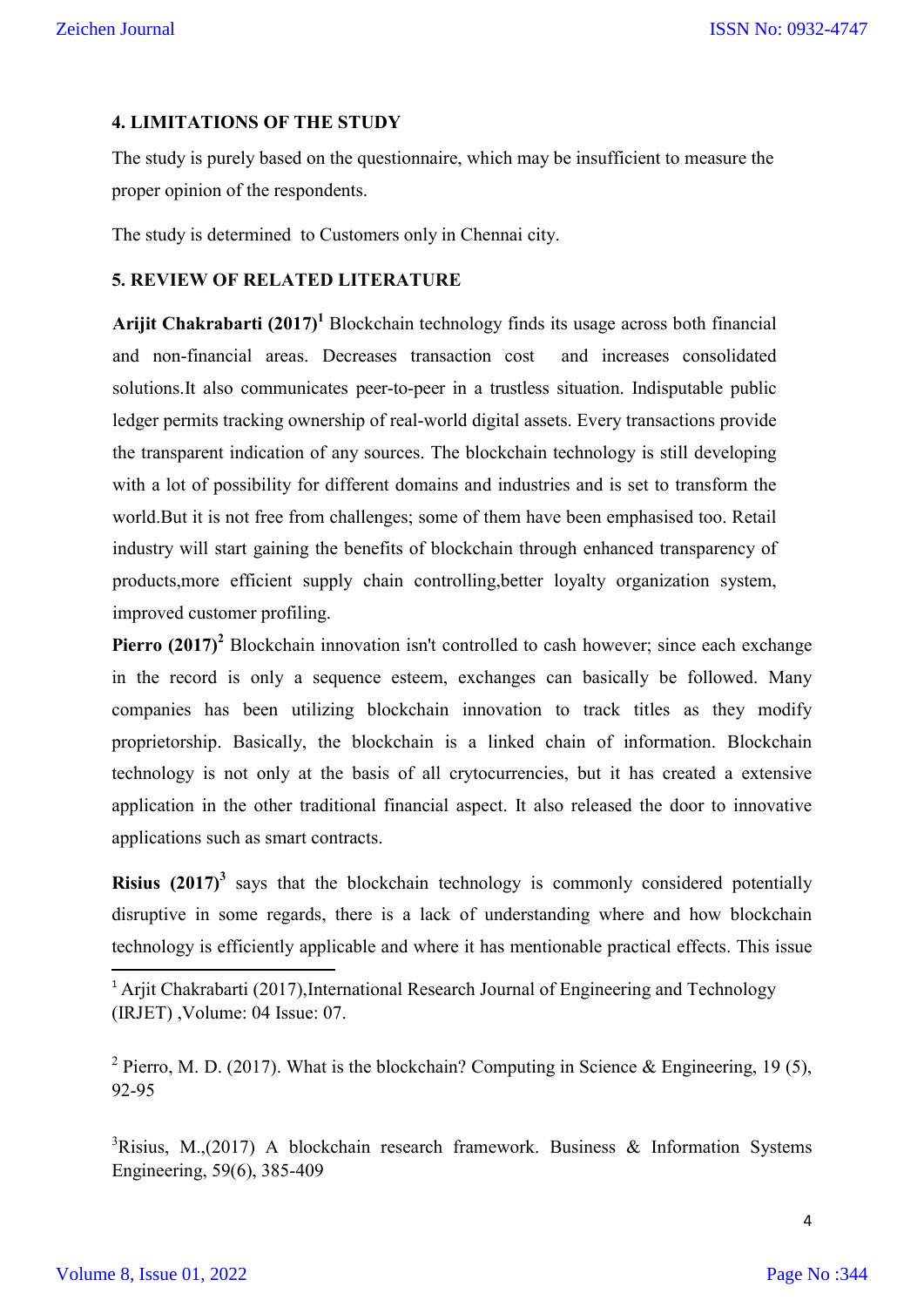has given rise to critical voices that critic the technology as advertised. The outcome that blockchain applications will have in business and industries can also be observed distinctly for three core group of related activities, namely design and features, measurement and value, management and organization, at four stages of study that comprise the involved stakeholdersusers and society, intermediaries, firms and industry and the platforms.

Forbes (2018)<sup>4</sup> Apart from the disintermediation benefits, blockchain will also be able to convey better targeting for digital marketing campaigns, and consistent performance measurement of marketing and advertising campaigns, providing enormous benefits for digital marketing and email marketing, where tracking will help the prevention of fraud and saving the industry significant amount of money.

**Cong (2019)5** Although Blockchain technology has shown unique possibility and individuality in the capital market, its undeveloped technology status is still a challenge to regulators. Smart contract of Blockchain is unlike from a paper contract. Smart contracts practice a computer language with circumstances. As long as these circumstances are met, it will spontaneously trigger the execution. Blockchain technology delivers decentralized consent and potentially increases the narrowing space through smart contracts. Meanwhile, making decentralized agreement includes distributing information that certainly modifies the informational environment.

**Kumar.N (2018)<sup>6</sup>** says that there are three levels for Blockchain: network, databases and its applications. The Global ledger level comprises blocks connected. Every block includes the transactions and smart contracts and then linked to its associated one. At the application level, different services can query, analyze and infer the meaning. The uses of privacy protection technology based on blockchain are planned and analyzed, which are mainly divided into technology applications based on many protocols. In view of the lacks of the existing blockchain privacy protection technology, explore future challenges that need to be studied in

4 Forbes (2018), 10 Ways Blockchain Could Change The Marketing Industry This Year., Available at: https://www.forbes.com/sites/forbesagencycouncil/2018/02/27/10-waysblockchain-could-change-the-marketingindustry-this-year.

*<sup>5</sup>* Cong 2019,The Review of Financial Studies, Volume 32, Issue 5, May 2019, Pages 1754– 1797.

<sup>&</sup>lt;sup>6</sup>Kumar, N., 2018. Review: A survey on privacy protection in Blockchain system. J. Netw. Comput. Appl. 126, 45–58.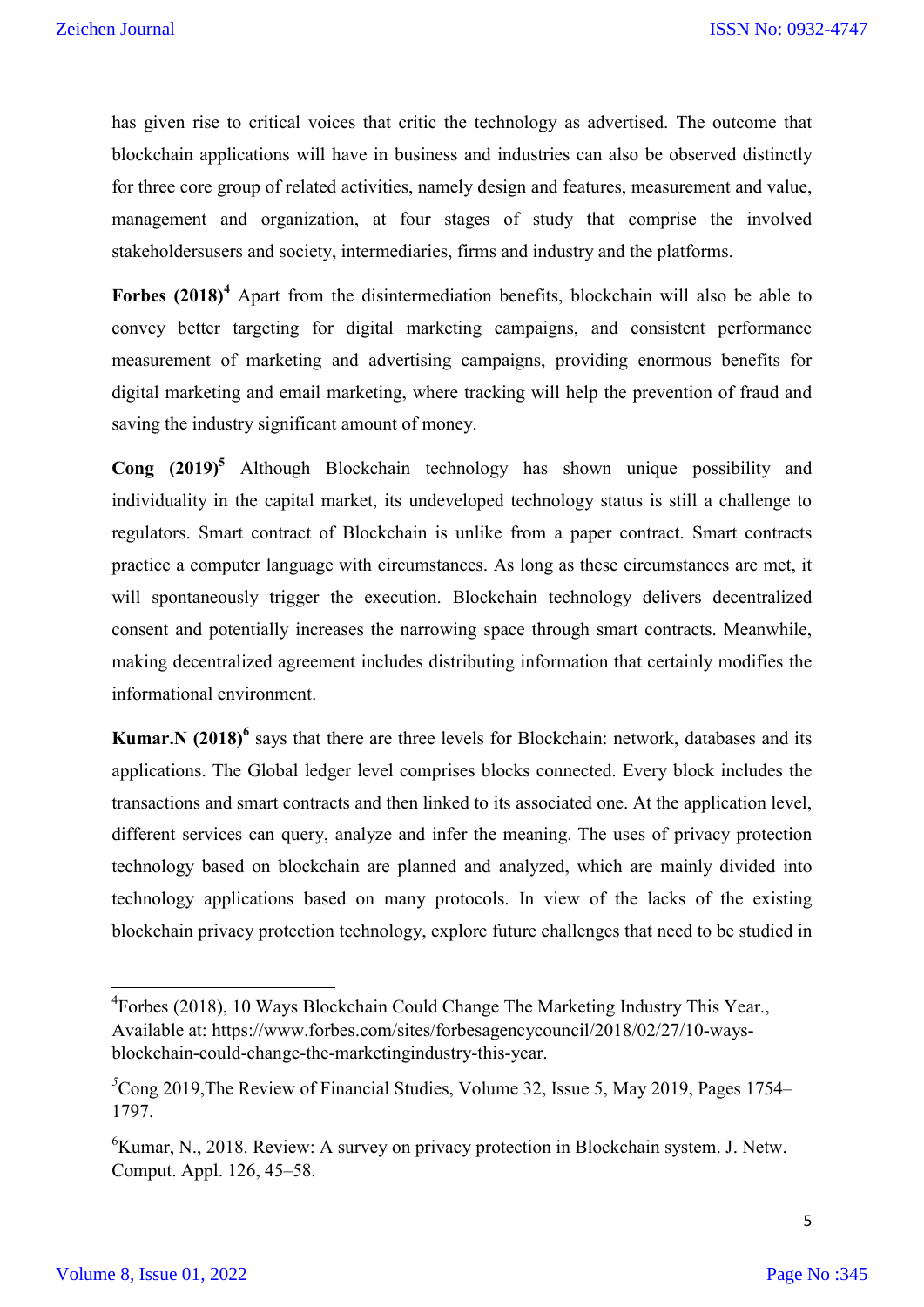order to realm privacy in blockchain system, and looks forward to the future progress direction in blockchhain.

**Yusuf Perwej (2018)<sup>7</sup>** This study highlights the state-of-the-art of current blockchain representations, structure of Block chain and term using in blockchain as well as characteristics of a Blockchain . The blockchain technique is one of the most famous spectacle in recent years, it has already transformed people's lifestyle in several area due to its great effect on many businesses or industry, and what it can do will still remain cause influence in many places. The Blockchain technology, at its core, features an persistent distributed ledger, a decentralized network that is secured. The most authoritative features of the technology are the barriers to defeating or separate information which has been added to the chain. In theory, the Blockchain should be more cost-efficient, very inflexible and quicker than other technique in use at present. The future applications, services of Blockchain technology are abbreviate.

**Kaushik Das (2019)<sup>8</sup>** explains that blockchain technology is in level of disrupt into many sectors.It is therefore on a rather modest premise that the Blockchain's principle is still based few aspects. To ensure exchanges, transactions between two individuals and two entities, by getting rid of all mediators, trusted third parties. Blockchain applications have multiplied afar the financial system, from the economy, from sharing to management, from the supply chain to smart contracts. This technology will renovate the organization of transport,the supply chain, advertising, the energy production and distribution sector, the real estate market and insurance. Blockchain entitles a technology capable of storing and transmitting information in a completely transparent, secure method and without the involvement of any control structure. Blockchain's ability to support different business application makes blockchain one of the innovative technologies which would bring change in society, economics, commercial and technology.

 <sup>7</sup> Yusuf Perwej,2018 A Pervasive Review of Blockchain Technology and Its Potential Applications,Open Science Journal of Electrical and Electronic Engineering. Vol. 5, No. 4, 2018, pp. 30-43.

<sup>&</sup>lt;sup>8</sup> Kaushik Das (2019)International Journal of Science Technology & Engineering | Volume 6 | Issue 1.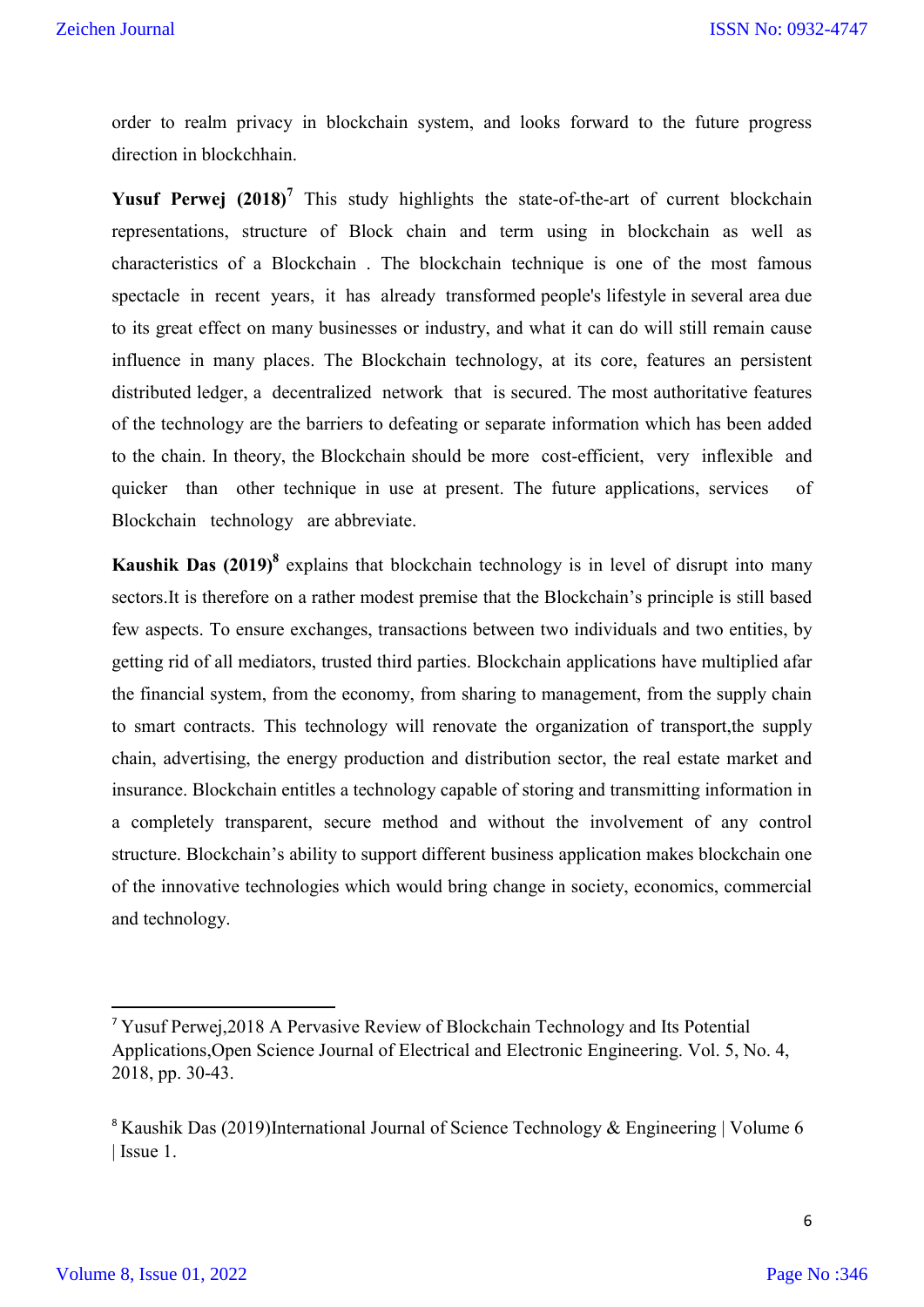Pinmo (2019)<sup>9</sup>A blockchain-based platform marks the transition from the probabilistic dimension of clicks and impressions to a deterministic data model. It integrates blockchain structure into its general media advertising strategy meant at better ad campaign tracking and more specific analytics. These examples are demonstrative of the blockchain's potential to avoid click fraud and to promote improved trust and transparency in the marketing and advertising industry.

**Sara Saberi (2019)<sup>10</sup>** says the evolution of blockchain-based supply chain management is presented which enables the creation of shared, secure, decentralised ledgers, autonomous digital contracts(smart contracts), trustworthy and secure networks. it supports transaction between partners(peer-to-peer)by reducing the role of middlemen/intermediaries in the network.The obstacles of blockchain adoption in supply chain are studied as multi-faceted issues which affect not only the relationship between supply chain partners but also partners' employees and their shareholders. In adddition,the technological barriers relating to blockchain adoption are included and many branch from blockchain technology immaturity. System-related problems of blockchain technology, which can limit its adoption, requires more focus and effective technical solutions to report the scalability issues need to be more improved.

**Boukis.A** (2020)<sup>11</sup> This paper ignites an tentative conversation around how blockchain applications and platforms can distress consumer–brand relationships, drawing on a amount of real-life examples of blockchain adoption. It explains on how blockchain features can impact on several areas of awareness for strategic brand management, such as the implementation of digital currencies, brand storytelling, usage of blockchain-enabled loyalty programmes, need of intermediaries in online advertising, counterfeit consumption, brand transparency and trust for brands in online marketplace**.**

<sup>&</sup>lt;sup>9</sup><br>Pinmo (2019). How Pinmo Will Utilize Blockchain to Revolutionize the Advertising Industry. Pinmo. Available online at: http://blog.pinmo.ca/advertising-industry/ (accessed September 22, 2019).

 $10$  Sara Saberi(2019)Blockchain technology and its relationships to sustainable supply chain management, International Journal of Production Research, Vol. 57, No. 7.

 $11$ Boukis, A. (2020), "Exploring the implications of blockchain technology for brand– consumer relationships: a future research agenda", Journal of Product & Brand Management, Vol. 292.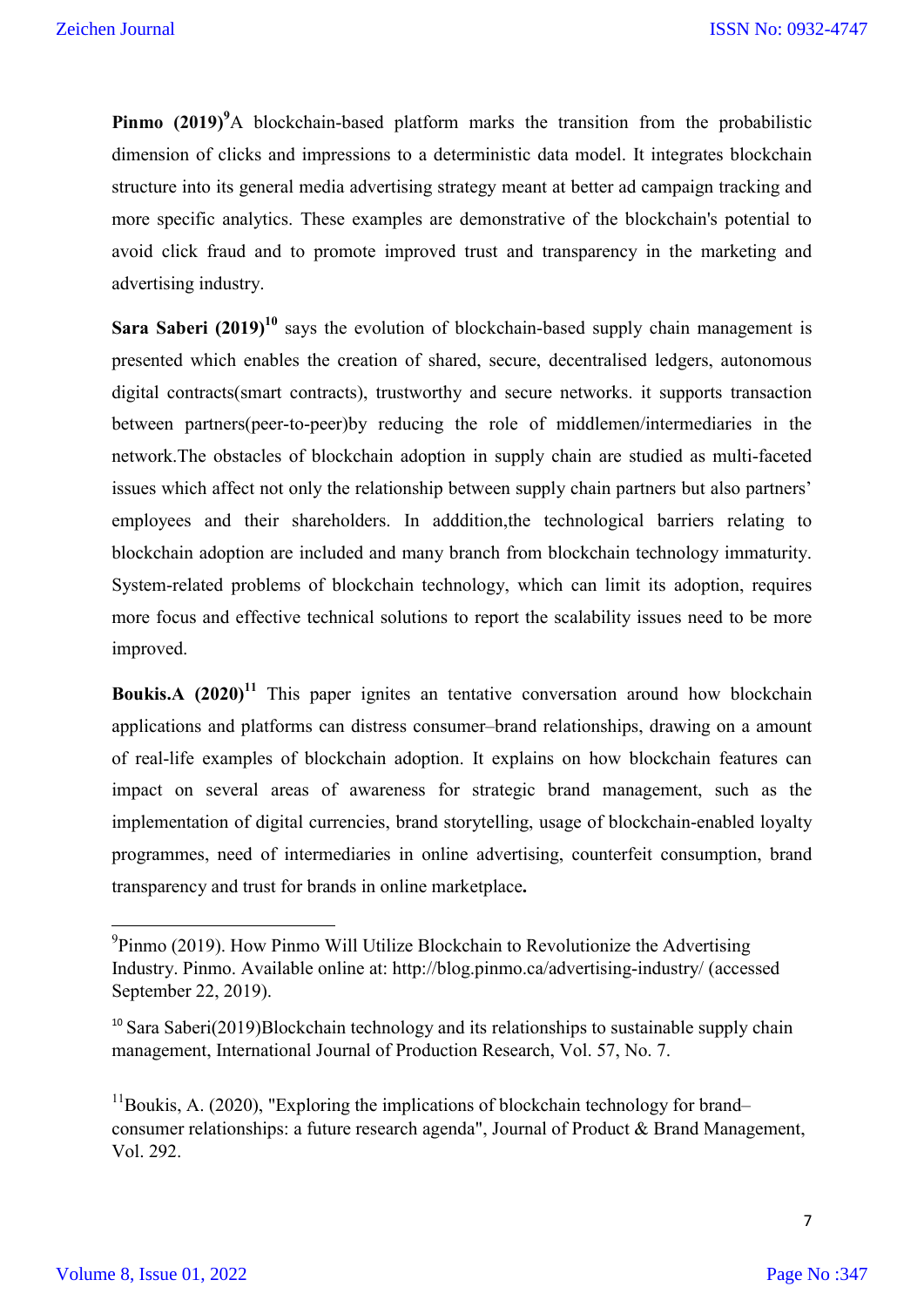### **6. RESEARCH GAP**

The Review of related literature suggests that many studies have been shown in the many fields or areas related to digital marketing, but it has been recognized that no research has been conducted on the Market Performance of Blockchain.

# **7. OBJECTIVES OF THE STUDY**

1.To study about the customer awareness towards blockchain.

2.To assess the marketing performance in blockchain.

3.To analyse the relationship between customer's perception and blockchain.

4.To test the difference between demographic variables and factors of blockchain.

## **8. STATEMENT OF HYPOTHESIS**

H0 1: To test whether there is siginicant relationship between customer awareness and blockchain.

H0 2: To test whether there is siginicant relationship between customer perception and blockchain.

H0 3: To test whether there is siginicant relationship between marketing performance and blockchain.

H0 4: To test whether there is siginicant relationship between educational qualification and reliability.

H0 5: To test whether there is siginicant relationship gender and transperancy.

# **9. METHODOLOGY**

### **9.1 Sampling**

Convenience Sampling methods were used for collecting the data from the respondents for the study. The sample size for the study is 80.

## **9.2 Data Collection**

The information collected from both the primary and secondary data.The questionnaires were distributed to the respondent for the data collection.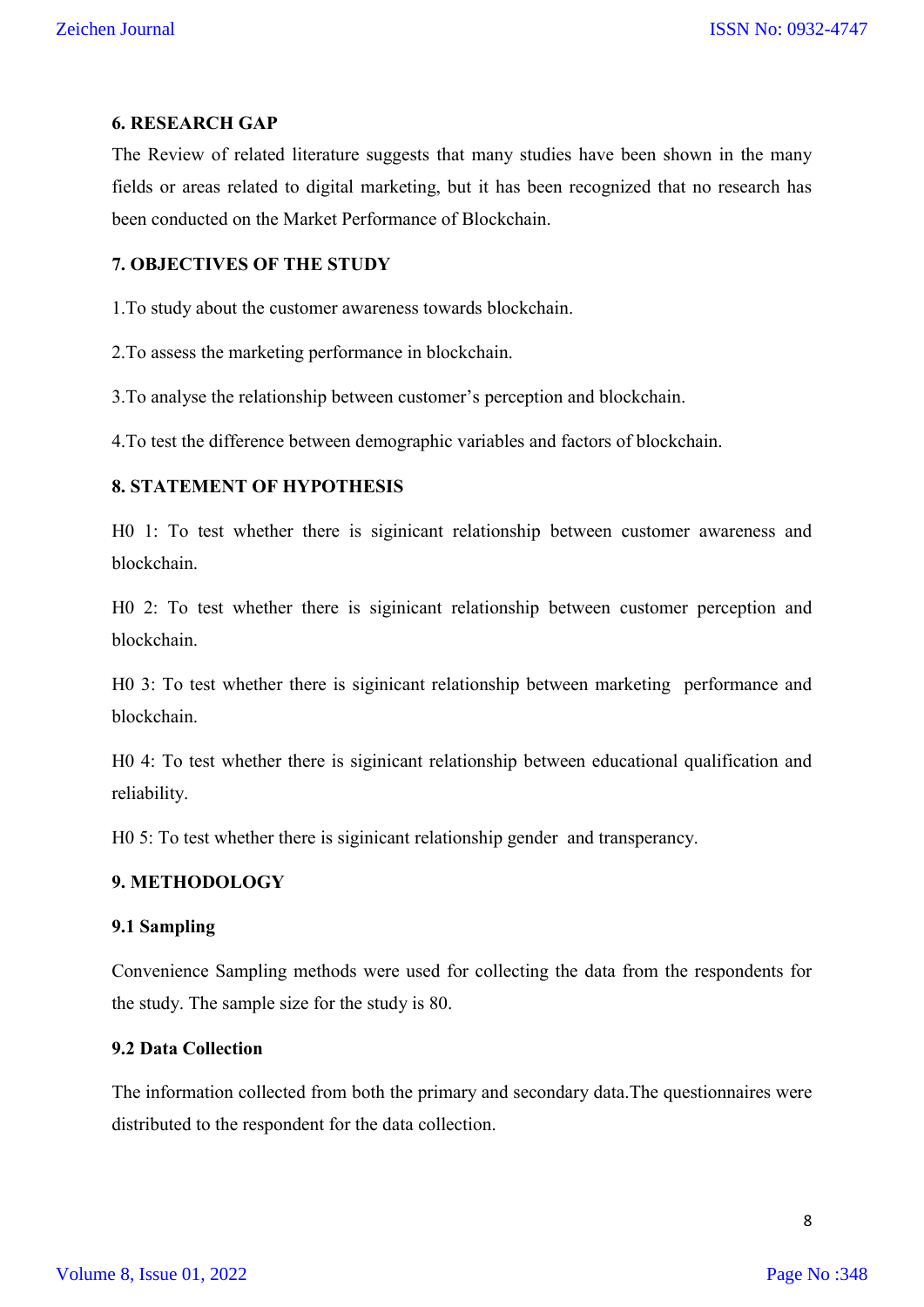# **9.3 Data Analysis**

- 1. Percentage analysis
- 2. Inferential Analysis
	- Correlation
	- Chi- Square
	- Annova
	- $\bullet$  t test

# **RELIABILITY ANALYSIS**

The general purpose behind usage of factor analytical technique is to find a way to condense and summarize the information contained in a number of original variables into a reduced set of new composite factors with least loss of information. This technique has been used to identify a set of latent dimensions that are not easily observed.

Reliability refers to the fact the empirical data must be reliable and worth, and that the study measures the components or elements. The reliability of items is assessed by computing the co-efficient of Cronbach's Alpha measures the internal consistency of the items.

## RELIABILTY ANALYSIS

| Cronbach's Alpha <sup>a</sup> | N of Items |  |  |
|-------------------------------|------------|--|--|
| 0.880                         | 25         |  |  |

The above table shows that Cronbach's coefficient of reliability analysis is classified under the criteria with a high consistency. This guarantees a very high inner consistency to the adopted instrument proposed in this study.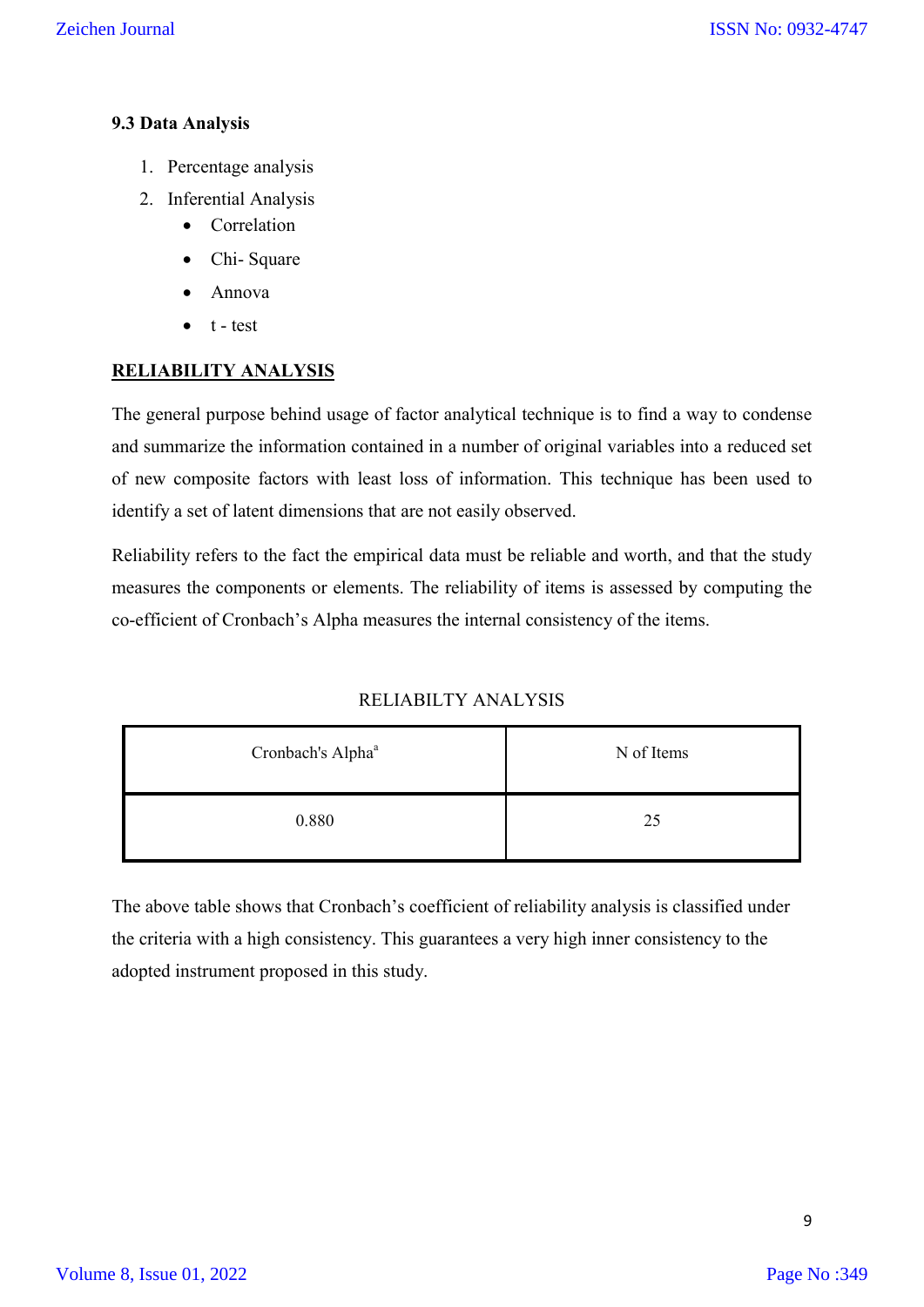# **DATA ANALYSIS AND INTERPRETATION**

| Demographic Profile          | Options                | No. of respondents | Percent |  |
|------------------------------|------------------------|--------------------|---------|--|
|                              | Male                   | 44                 | 55.0    |  |
| Gender                       | Female                 | 36                 | 45.0    |  |
|                              | Total                  | 80                 | 100.0   |  |
|                              | Below 20               | 15                 | 18.8    |  |
| Age Group                    | 21 To 35               | 35                 | 43.8    |  |
|                              | $36 - 50$              | 29                 | 36.3    |  |
|                              | Above 50               | $\mathbf{1}$       | 1.3     |  |
|                              | Total                  | 80                 | 100.0   |  |
|                              | Illiterate             | 20                 | 25.0    |  |
| Educational<br>Qualification | Graduate               | 29                 | 36.3    |  |
|                              | Professional           | 12                 | 15.0    |  |
|                              | Student                | $\overline{19}$    | 23.8    |  |
|                              | Total                  | 80                 | 100.0   |  |
| Profession                   | Government<br>Employee | 26                 | 32.5    |  |
|                              | Private Employee       | 28                 | 35.0    |  |
|                              | <b>Business</b>        | 12                 | 15.0    |  |
|                              | House Wife             | 14                 | 17.5    |  |
|                              | Total                  | 80                 | 100.0   |  |
| Income                       | <b>Below 15000</b>     | 16                 | 20.0    |  |
|                              | 15001 To 30000         | $\overline{39}$    | 48.8    |  |
|                              | 30001-45000            | 11                 | 13.8    |  |
|                              | Above 45001            | 14                 | 17.5    |  |
|                              | Total                  | 80                 | 100.0   |  |

# Demographic Profile of Respondents

*(Source: Computed)* 

It is inferred from the above table that the most of the respondents are from male, 43.8% of respondents are unmarried, more number of users are private employees, and 48.8% of respondents are from the age group of 21-35, 36.3% of respondents are degree holder, 53.8% of respondents are from the income level of 15001 To 30000.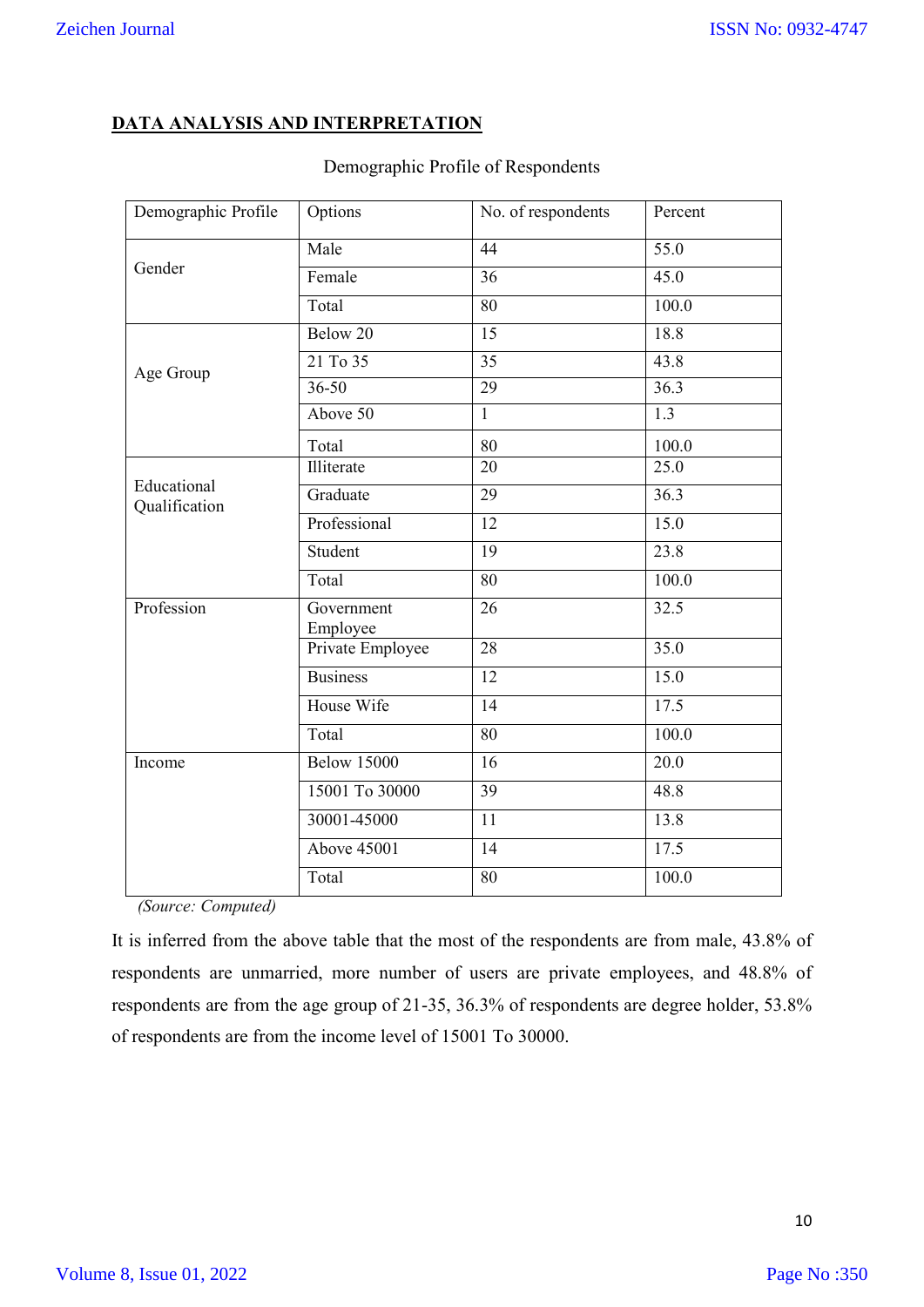# **CORRELATION**

# ASSOCIATION BETWEEN CUSTOMER PERCEPTION AND BLOCKCHAIN

|                        |                     | <b>Customer Perception</b> | Blockchain |
|------------------------|---------------------|----------------------------|------------|
| Customer<br>Perception | Pearson Correlation |                            | $715***$   |
| Blockchain             | Pearson Correlation | $.715***$                  |            |

*(Source: Computed)* 

From the above table it is found that the P value is lesser than the level of significance which

is 0.05 level (P value =  $0.000 \le 0.05$ ) thereby indicating a significant relationship between the Customer Perception and Blockchain.Therefore the null hypothesis is rejected.

## **CHI SQUARE**

## ASSOCIATION BETWEEN CUSTOMER AWARENESS AND BLOCKCHAIN

Chi-Square Tests

|                              | Value      | Asymp. Sig. (2-sided) |
|------------------------------|------------|-----------------------|
| Pearson Chi-Square           | $26.263^a$ | .053                  |
| Likelihood Ratio             | 31.451     | .017                  |
| Linear-by-Linear Association | 2.542      | .103                  |
| N of Valid Cases             | 200        |                       |

*(Source: Computed)* 

a. 16 cells (64.0%) have expected count less than 5. The minimum expected count is 1.50.

From the above table it is interpreted that the calculated chi square value is26.263. The table value is 26.30, which is lesser than the calculated value 26.263. So the null hypothesis is rejected at 5% level of significance and alternative hypothesis is accepted. Therefore there is a significant relationship between educational background and Customer Awareness.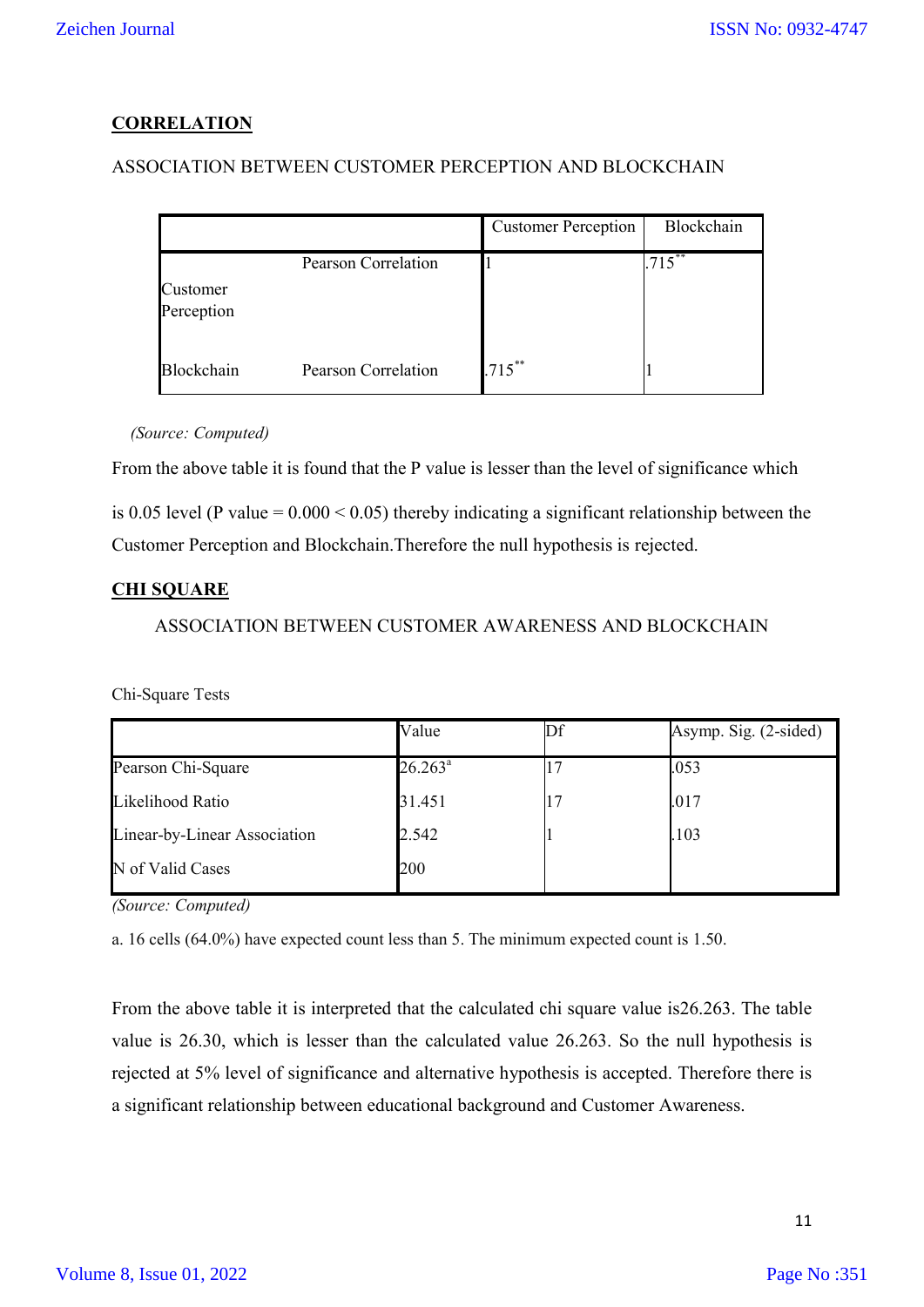# **ANOVA**

# RELATIONSHIP BEWTEEN EDUCATIONAL BACKGROUND AND RELIABILITY

|                                   |                   | Sum of  | Df  | Mean   | F     | Sig. |
|-----------------------------------|-------------------|---------|-----|--------|-------|------|
|                                   |                   | squares |     | square |       |      |
| <b>Cost Reduction</b>             | Between<br>groups | 7.425   | 3   | 2.475  | 3.003 |      |
|                                   | Within<br>groups  | 161.530 | 196 | .824   |       | .032 |
|                                   | Total             | 168.955 | 199 |        |       |      |
|                                   | Between<br>groups | 10.584  | 3   | 3.528  | 2.801 | .041 |
| <b>Fraud Deduction</b>            | Within<br>groups  | 246.916 | 196 | 1.260  |       |      |
|                                   | Total             | 257.500 | 199 |        |       |      |
|                                   | Between<br>groups | 6.611   | 3   | 2.204  | 1.606 | .189 |
| <b>Increased Data</b><br>Security | Within<br>groups  | 268.969 | 196 | 1.372  |       |      |
|                                   | Total             | 275.580 | 199 |        |       |      |

*(Source: Computed)* 

From the above table showing analysis of variance it is found that the factor solving complaints has the highest value (F value=3.003, P value=.032) and is highly associated at 5% level of significance. It reveals that educational qualification of the customer has a significant relationship with the factor of cost reduction.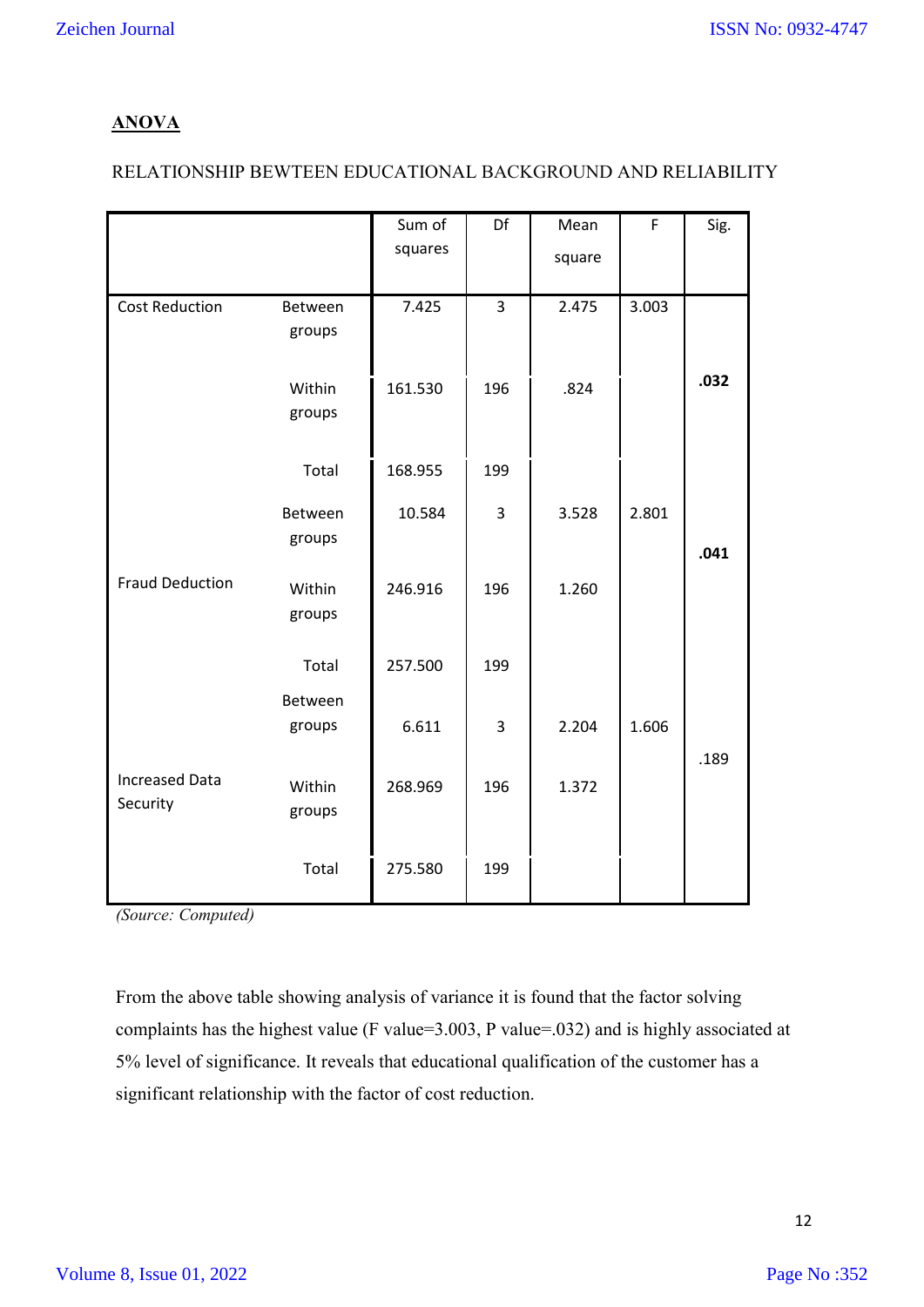# **t- Test**

# **Independent sample t-test between Gender and Transperancy**

|              | Gender |                              |        |                                  |         |         |
|--------------|--------|------------------------------|--------|----------------------------------|---------|---------|
| Factors      | Male   |                              | Female |                                  | t-value | p-value |
|              | Mean   | S.D                          | Mean   | $\mathbf{c}$ $\mathbf{D}$<br>.JL |         |         |
| Transperancy | 3.63   | $\bigcap$<br>$\cdot$ 4 $\pm$ | 3.84   |                                  | 0.90    | .084    |

*(Source: Computed)* Note: Significant at 5% level.

Since P-value is more than 0.05, null hypothesis is accepted at 5% level. Therefore, there is no significance difference between gender with respect to transperancy.

# **10. RESULTS AND DISCUSSION**

# **10.1 FINDINGS**

# **Findings from Demographic Factors of the respondents**:

The study shows that 55% of the respondents are female.

45% of the respondents are male.

18 % of the respondents belong to the age category below 20.

36 % of the respondents are graduates.

32.5 % of the respondents are Governmenr employed.

48.8 % of the respondents belong the category >Rs30, 000.

# **Findings from Correlation:**

It is revealed from Karl Pearson's correlation that there is a significant relationship between Customer Awareness and Blockchain.

## **Findings from Chi Square Analysis:**

The study shows that there is a significant relationship between educational background and Customer Perception.

## **Findings from Anova:**

The study shows that there is a significant relationship between educational background and reliability.

## **Findings from t-test:**

The study shows that there is a significant relationship between gender and transperancy.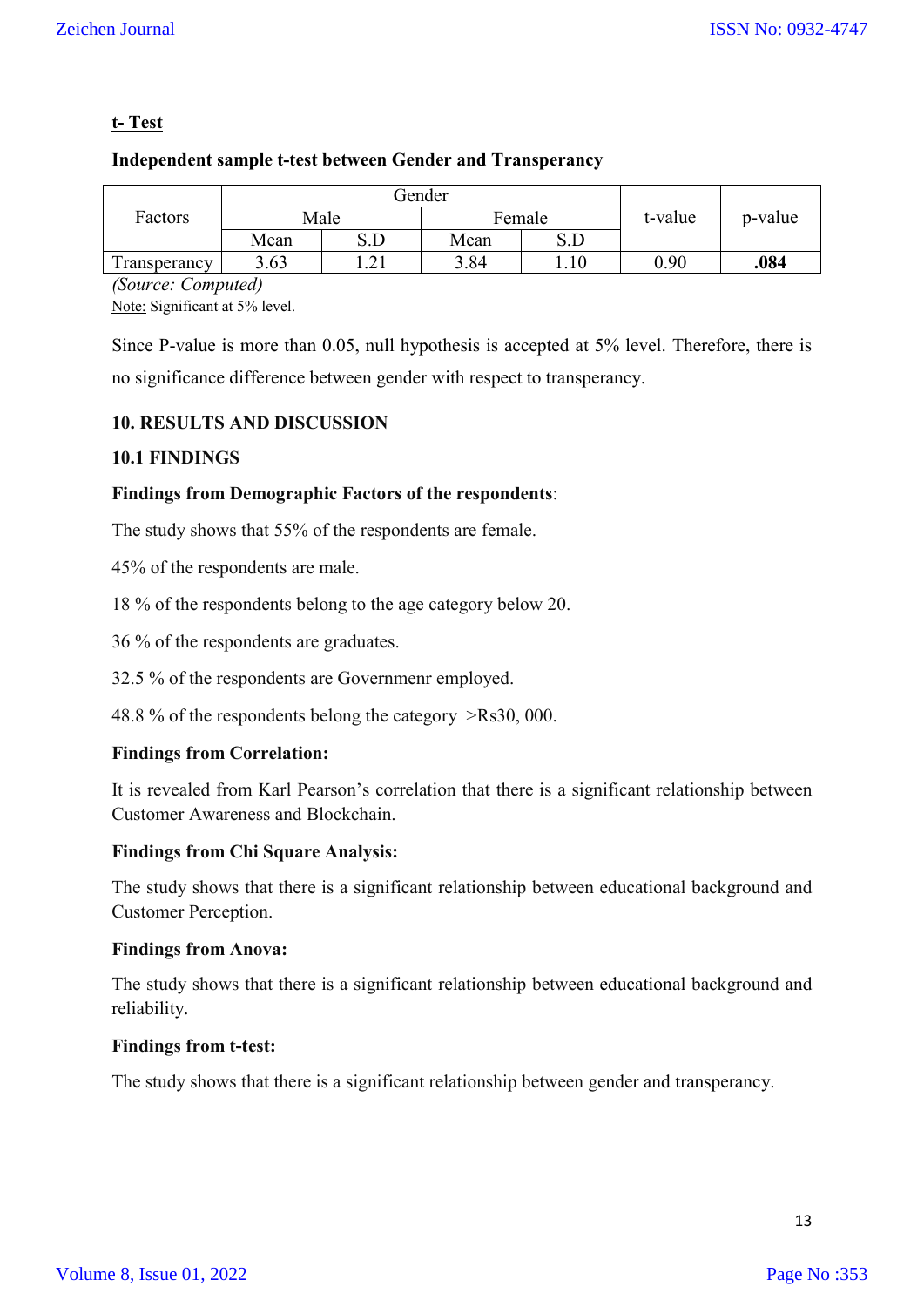### **10.2 SUGGESTIONS**

Blockchain has its influence on several other industries other than marketing , thus the study can be conducted in different other fields with many aspects and other variables can also be involved in the study in different location.

## **10.3 CONCLUSION**

Blockchain has the effect and potential to disrupt numerous features of digital marketing. Many corporations presently play a immense part in dictating the terms of digital marketing, which allowed privacy issues to emerge. Furthermore, the accuracy of recent digital advertising and directing has area for improvement. Both these issues can be feasibly described by involving blockchain technology in digital marketing. Blockchain technology will continue to spread as a main issue in business and marketing, as larger firms begin to recognize the abilities it has in giving solutions into current and emerging business problems and situations. The adoption of blockchain technology guarantees the traceability awareness of consumers as the key source for decision-making.

#### **REFERENCES AND NOTES**

- 1. Arjit Chakrabarti (2017),International Research Journal of Engineering and Technology (IRJET) ,Volume: 04 Issue: 07.
- 2. Pierro, M. D. (2017) What is the blockchain? Computing in Science & Engineering, 19 (5), 92-95.
- 3. Risius, M.,(2017) A blockchain research framework. Business & Information Systems Engineering, 59(6), 385-409.
- 4. Forbes(2018)https://www.forbes.com/sites/forbesagencycouncil/2018/02/27/10-waysblockchain-could-change-the-marketingindustry-this-year.
- 5. Kumar, N., (2018) Review: A survey on privacy protection in Blockchain system. J. Netw. Comput. Appl. 126, 45–58.
- 6. Yusuf Perwej(2018) A Pervasive Review of Blockchain Technology and Its Potential Applications,Open Science Journal of Electrical and Electronic Engineering. Vol. 5, No. 4, 2018, pp. 30-43.
- 7. Cong 2019,The Review of Financial Studies*,* Volume 32, Issue 5, May 2019, Pages 1754–1797.